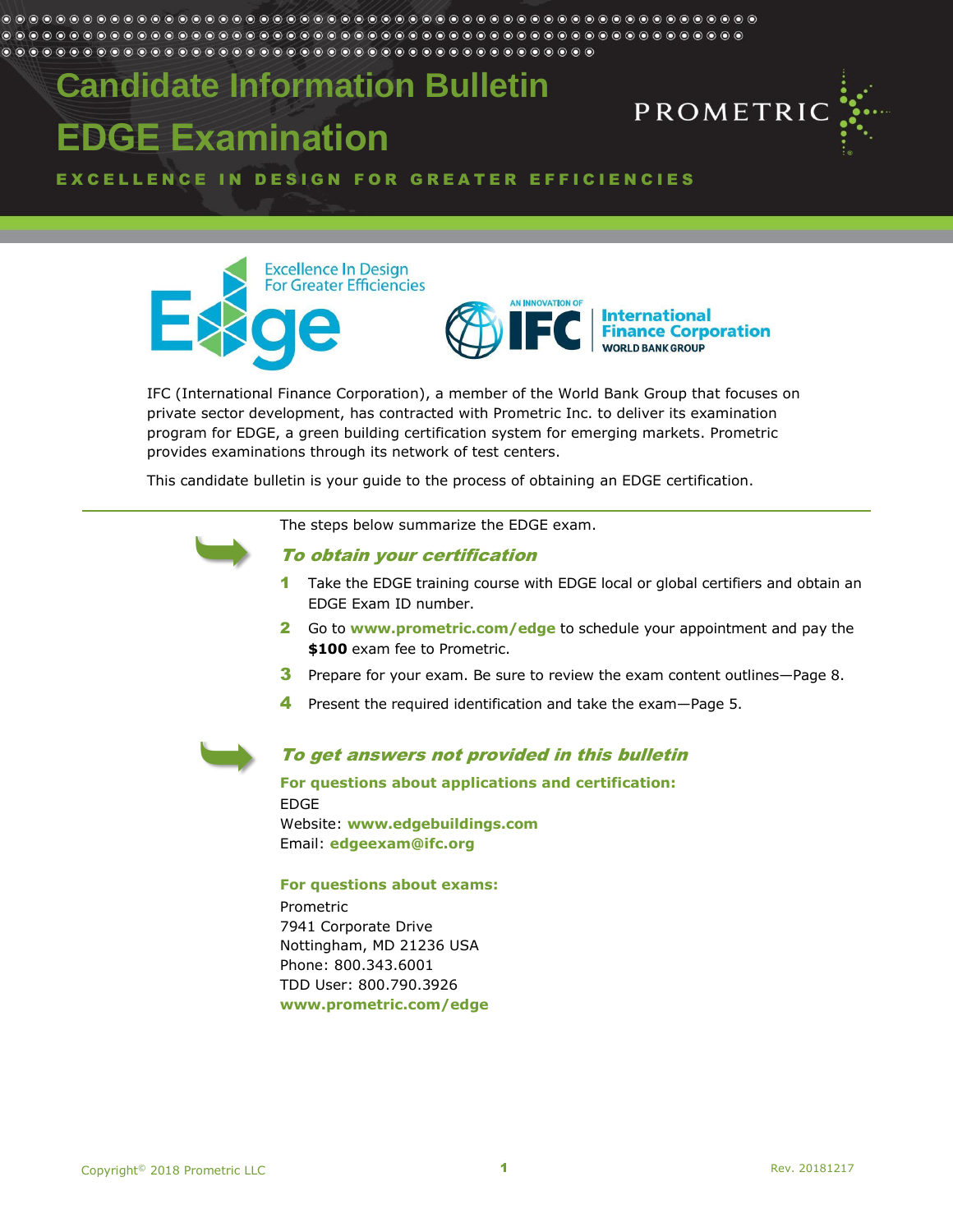| <b>Submitting</b><br><i><b>your exam</b></i><br>application | appointment.                                                                                                                                                                                                                                                                                                                | Before scheduling an exam, you must complete EDGE training and obtain an<br>EDGE Exam ID number from the EDGE local or global certifier with whom you<br>have taken the training. You will be sent written notification from the EDGE<br>Global Team via email regarding the procedures to schedule your exam |  |
|-------------------------------------------------------------|-----------------------------------------------------------------------------------------------------------------------------------------------------------------------------------------------------------------------------------------------------------------------------------------------------------------------------|---------------------------------------------------------------------------------------------------------------------------------------------------------------------------------------------------------------------------------------------------------------------------------------------------------------|--|
| <b>Scheduling</b><br>an exam                                | sit for an exam, you must contact Prometric to:                                                                                                                                                                                                                                                                             | After you receive notification from EDGE that you have been approved to                                                                                                                                                                                                                                       |  |
|                                                             | Schedule an exam appointment.<br>1                                                                                                                                                                                                                                                                                          |                                                                                                                                                                                                                                                                                                               |  |
|                                                             | Pay the \$100 exam fee.<br>$\mathbf{2}$                                                                                                                                                                                                                                                                                     |                                                                                                                                                                                                                                                                                                               |  |
|                                                             | Test center locations. You may take your exam at any Prometric test center<br>in the world. A complete list of test center locations may be found by going to<br>www.prometric.com/edge and clicking on the "Locate a Test Center"<br>link. Alternatively, you may call +1 800.324.4715 to obtain test center<br>locations. |                                                                                                                                                                                                                                                                                                               |  |
|                                                             | <b>Accommodations.</b> If you require ADA accommodation, see "Testing"<br>Accommodations" on Page 3 before registering.                                                                                                                                                                                                     |                                                                                                                                                                                                                                                                                                               |  |
|                                                             | <b>Holidays.</b> Testing generally does not occur on the following holidays in the<br>United States:                                                                                                                                                                                                                        |                                                                                                                                                                                                                                                                                                               |  |
|                                                             | New Year's Day                                                                                                                                                                                                                                                                                                              | Independence Day                                                                                                                                                                                                                                                                                              |  |
|                                                             | Martin Luther King Jr. Day                                                                                                                                                                                                                                                                                                  | Labor Day                                                                                                                                                                                                                                                                                                     |  |
|                                                             | Presidents' Day                                                                                                                                                                                                                                                                                                             | Thanksgiving Day                                                                                                                                                                                                                                                                                              |  |
|                                                             | Memorial Day                                                                                                                                                                                                                                                                                                                | Christmas Day                                                                                                                                                                                                                                                                                                 |  |
|                                                             | Additional holidays may be observed in the location of your exam                                                                                                                                                                                                                                                            |                                                                                                                                                                                                                                                                                                               |  |
|                                                             |                                                                                                                                                                                                                                                                                                                             |                                                                                                                                                                                                                                                                                                               |  |

appointment.



#### To schedule an exam online

To schedule an exam online, go to **www.prometric.com/edge**. Click on the Schedule My Test link and follow the prompts.



# To schedule an exam by phone

You may schedule your exam by calling +1 800.324.4715 between 8 a.m. and 9 p.m. (Eastern Time), Monday through Friday. Please have your Visa or MasterCard information available. At the end of the call, you will receive a number confirming your appointment. Record and keep this confirmation number for your records.



# To schedule for Remote Proctored Locations

IFC (International Finance Corporation), a member of the World Bank Group and Prometric are pleased to announce the availability of the EDGE exam via Remotely Proctored testing using Prometric's ProProctor™ application.

This will allow candidates for whom travelling to a Prometric Test Center is not convenient or possible an opportunity to pursue the EDGE certification.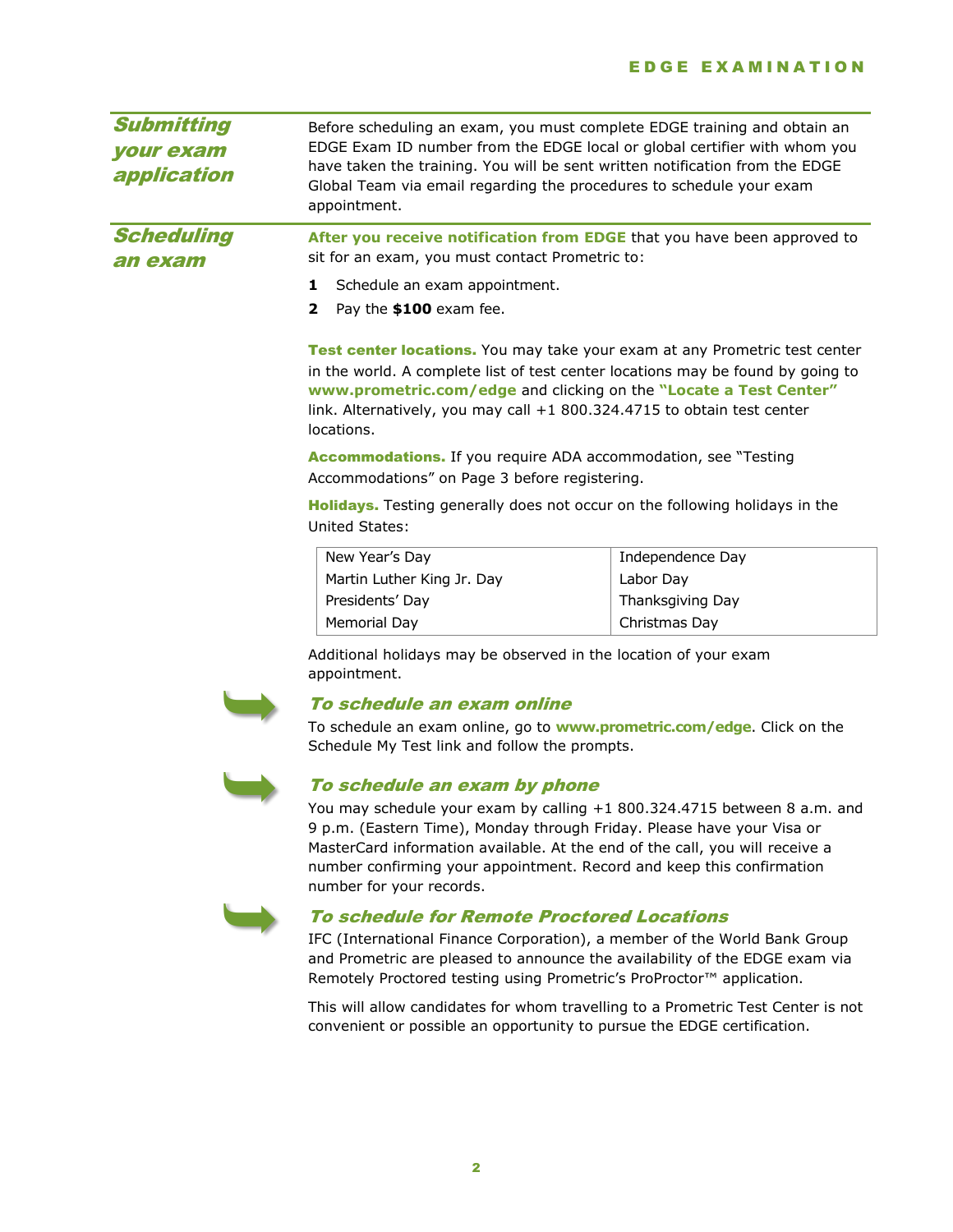You may schedule your exam by calling +800.813.6779 between 8 a.m. and 5 p.m. (Eastern Time), Monday through Friday. Please have your Visa or MasterCard information available. At the end of the call, you will receive a number confirming your appointment. Record and keep this confirmation number for your records.

#### Remote Proctored locations.

You may take your exam at your home, or place of work. Your location must be

- Indoors, in a walled room, well-lit area with a closed door and free of noise and distractions.
- Alone
- At a table free of pens, paper, electronic devices and study materials.

You will be using your personal computer. Your computer must meet or exceed

- Windows 7
- Current version of Google Chrome
- .5 mbps internet connection
- Disconnected from a docking station, plugged directly into a power source
- Contain or be connected to a moveable web-camera

To see if your computer and network will allow testing through ProProctor™ visit **https://rpcandidate.prometric.com/** and complete the system check.



Important You have **2** months from the exam approval date to sit for the exam. After **2** months, you will need to reapply as a new candidate with EDGE and pay all applicable fees including training.

#### Testing Accommodations

If you require testing accommodations due to a documented disability, please call Prometric at +1 888.226.9406 to obtain an Accommodation Request Form. Acceptable testing accommodations are provided to allow candidates with documented disabilities recognized under the various international disability laws an opportunity to demonstrate their skills and knowledge.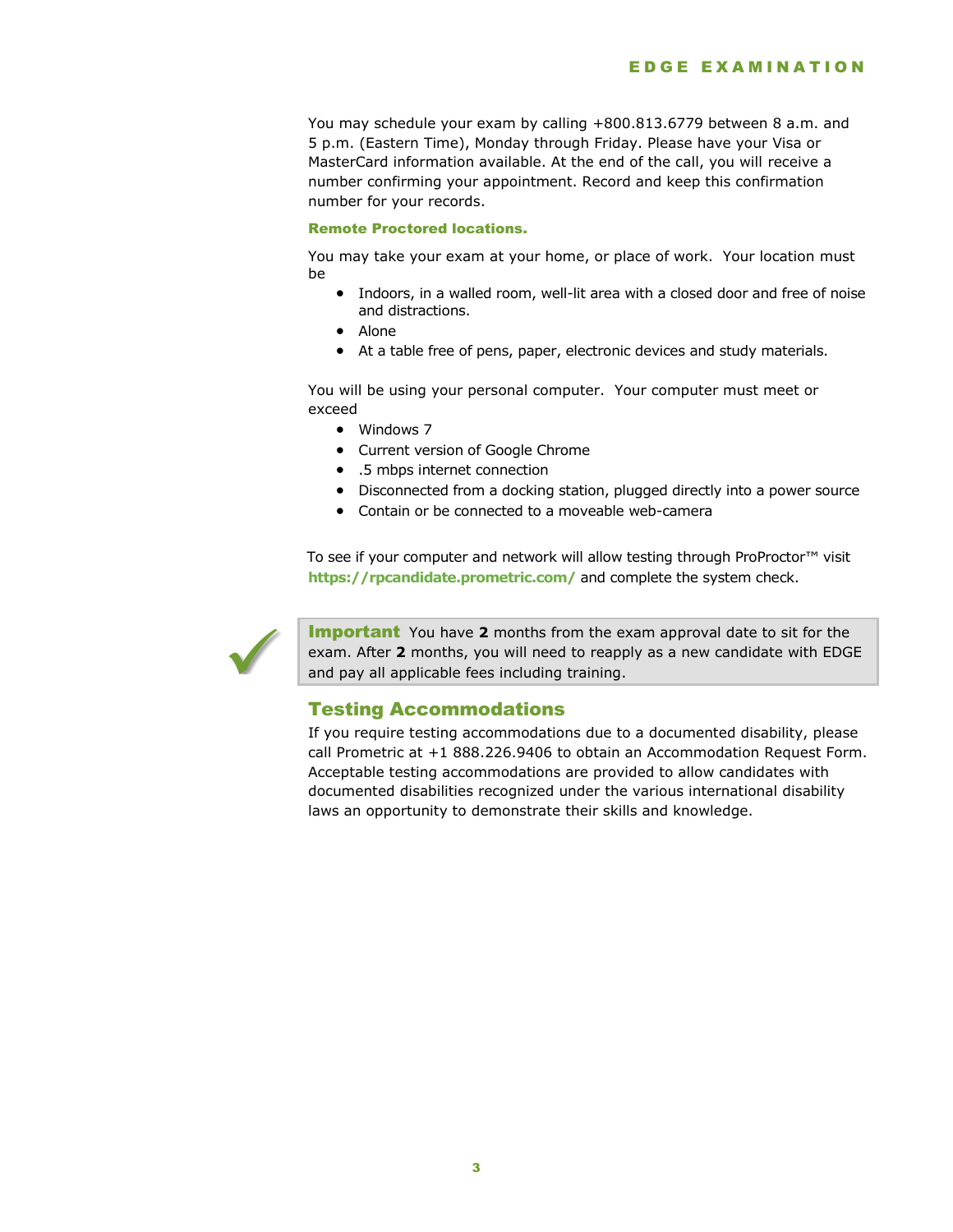Submit professional documentation of your disability with your application to help us determine the necessary testing arrangements. Thirty days advance notice is required for all special testing arrangements. There is no additional charge for these accommodations.

**ESL note.** If English is your second language, please note that a language barrier is not considered a disability.

#### Rescheduling an exam appointment

**If you wish to reschedule or cancel your appointment, you may do so without fee 30 calendar days prior to the date of your scheduled appointment.** From 29 to three calendar days before your appointment, you may reschedule or cancel, but there is a \$25 fee. You may not reschedule if your appointment is two or fewer days in the future. You will not receive a refund if you cancel your appointment two or fewer days in the future. Refer to the following table to determine the **last day** you may reschedule or cancel an appointment.

#### **Last day to reschedule with no fee**

| If your exam is on: | Call by end of day (EST) the previous: |
|---------------------|----------------------------------------|
| Monday              | Friday                                 |
| Tuesday             | Saturday                               |
| Wednesday           | Sunday                                 |
| Thursday            | Monday                                 |
| Friday              | Tuesday                                |
| Saturday            | Wednesday                              |
| Sunday              | Thursday                               |

To pay this fee by Visa or MasterCard and reschedule your appointment, call Prometric at +1 800.324.4715.

#### If absent or late for your appointment

If you miss your appointment, arrive late or with insufficient identification and are not permitted to test, you will forfeit you entire testing fee. You must reapply with World Bank-IFC and obtain a new approval to take the exam.

If you are unable to attend your scheduled exam due to illness or emergency, call Prometric. Under certain circumstances, the fee to reschedule may be waived. Prometric reserves the right to request documentation to support any illness or emergency claim.

#### Emergency closings

Severe weather or an emergency could require canceling scheduled exams. If this occurs, Prometric will attempt to contact you by phone or e-mail; however, you may check for testing site closures by calling Prometric. If the site is closed, your exam will be rescheduled without a rescheduling fee.

If a test center is open for testing and you choose not to appear for your appointment, you will forfeit you entire testing fee. You must re-apply with World Bank-IFC and obtain a new approval to take the exam.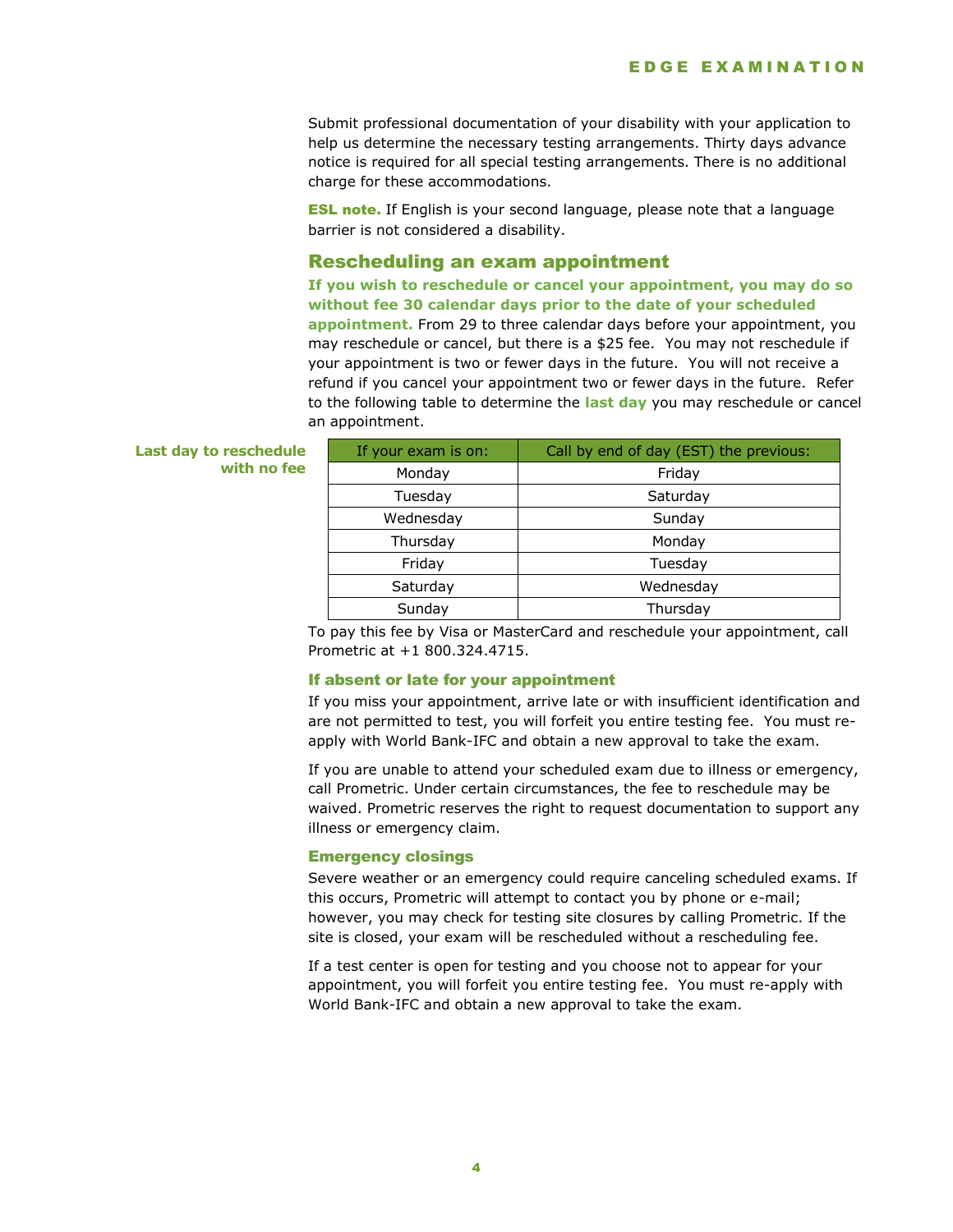| Taking your<br>exam at a<br><b>Prometric Test</b><br><b>Center</b> | Your exam will be administered by computer at a Prometric test center. You do<br>not need any computer experience or typing skills to take your exam. Before<br>starting the exam, you will receive a personalized introduction to the testing<br>system. You can also take an introductory lesson on the exam computer.<br>Arrival. You should arrive at least 30 minutes before your scheduled exam<br>appointment. This allows time for you to sign in and for staff to verify your<br>identification.<br>Identification required. You must present a valid form of identification before<br>you can test. The identification document must:<br>Be government-issued (e.g., driver's license, state-issued identification<br>$\bullet$<br>card, military identification card or passport). |  |
|--------------------------------------------------------------------|-----------------------------------------------------------------------------------------------------------------------------------------------------------------------------------------------------------------------------------------------------------------------------------------------------------------------------------------------------------------------------------------------------------------------------------------------------------------------------------------------------------------------------------------------------------------------------------------------------------------------------------------------------------------------------------------------------------------------------------------------------------------------------------------------|--|
|                                                                    | Contain <b>both</b> a current photo (or a physical description) and your<br>٠<br>signature.<br>Have a name that exactly matches the name used to register for the exam<br>(including designations such as "Jr." and "III").<br><b>Important</b> Failure to provide appropriate identification at the time of the                                                                                                                                                                                                                                                                                                                                                                                                                                                                              |  |
|                                                                    | exam is considered a missed appointment.<br>If you cannot provide the identification listed above, contact Prometric before<br>scheduling your appointment to arrange an alternative way to meet this<br>requirement.                                                                                                                                                                                                                                                                                                                                                                                                                                                                                                                                                                         |  |
| <b>Taking your</b><br>exam remotely                                | You do not need any computer experience or typing skills to take your exam.<br>After you schedule an appointment, you will receive an e-mail confirmation,<br>with:<br>The appointment date and time<br>ProProctor™ user guide<br>٠<br>ProProctor™ testing regulations<br>$\bullet$<br>Remote Proctoring Environment: Do's and Don'ts                                                                                                                                                                                                                                                                                                                                                                                                                                                         |  |
|                                                                    | You may complete the system check, and installation of the ProProctor <sup>™</sup><br>application in advance of your test day. While you are not physically travelling to<br>a test center, we recommend that you use the 30 minutes prior to your<br>appointment to review the testing regulations and Environment Do's and Don'ts<br>and prepare to Launch the Exam. The exam may not be launched more than 15<br>minutes prior to your appointment time, and may not be launched more than 15<br>minutes after your appointment time.                                                                                                                                                                                                                                                      |  |
| <b>Identification</b><br>required                                  | Identification required. You must present a valid form of identification before<br>you can test. The identification document must:<br>Be government-issued (e.g., driver's license, state-issued identification<br>$\bullet$<br>card, military identification card or passport).<br>Contain <b>both</b> a current photo (or a physical description) and your<br>٠<br>signature.<br>Have a name that exactly matches the name used to register for the exam<br>(including designations such as "Jr." and "III").                                                                                                                                                                                                                                                                               |  |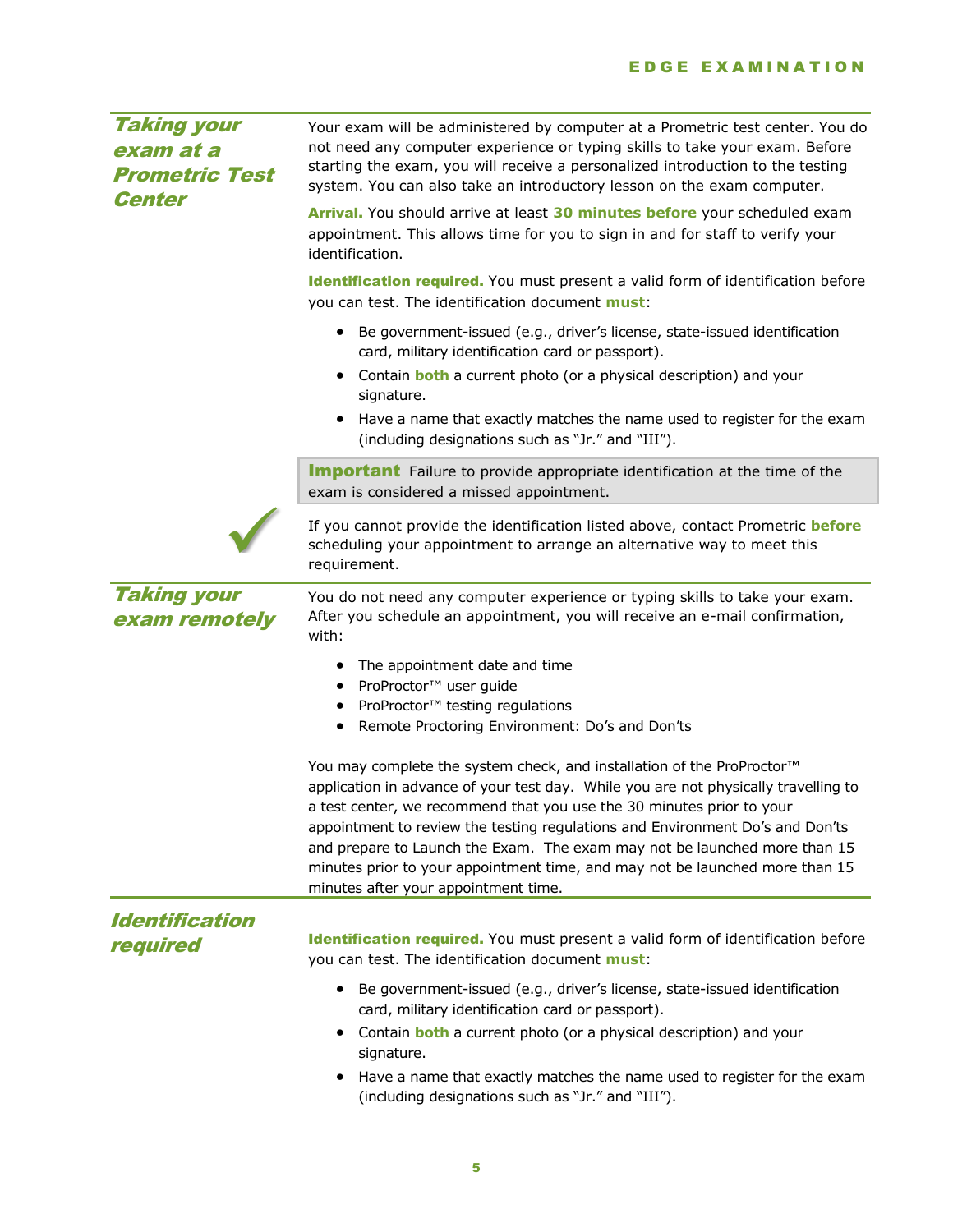**Important** Failure to provide appropriate identification at the time of the exam is considered a missed appointment.



If you cannot provide the identification listed above, contact Prometric **before** scheduling your appointment to arrange an alternative way to meet this requirement.

| <b>Test center</b><br><i>regulations at a</i><br><b>Prometric Test</b><br><b>Center</b> | To ensure that all candidates are tested under equally favorable conditions,<br>the following regulations and procedures will be observed at each test center.<br>Failure to follow any of these security procedures may result in disqualification<br>of your examination. Prometric reserves the right to audiotape and videotape<br>any examination session.                                       |  |
|-----------------------------------------------------------------------------------------|-------------------------------------------------------------------------------------------------------------------------------------------------------------------------------------------------------------------------------------------------------------------------------------------------------------------------------------------------------------------------------------------------------|--|
| <b>Personal items</b>                                                                   | We recommend that you avoid bringing personal items to the test center. Note<br>the following:                                                                                                                                                                                                                                                                                                        |  |
|                                                                                         | Electronic equipment-cameras, tape recorders, cell phones, PDAs, pagers,<br>$\bullet$<br>etc.-is not permitted in the testing area.                                                                                                                                                                                                                                                                   |  |
|                                                                                         | Other personal items-briefcases, backpacks, etc.-are not permitted in the<br>$\bullet$<br>testing area. Note: It is recommended that purses not be brought into the<br>test center as access to purses will not be allowed during testing.                                                                                                                                                            |  |
| <b>Breaks</b>                                                                           | If you leave the testing room while an exam is in progress, you must sign<br>out/in on the roster and you will lose exam time.                                                                                                                                                                                                                                                                        |  |
|                                                                                         | You are not allowed to use any electronic devices or phones during breaks.<br>$\bullet$                                                                                                                                                                                                                                                                                                               |  |
| <b>Visitors</b>                                                                         | No guests, visitors or family members are allowed in the testing area.                                                                                                                                                                                                                                                                                                                                |  |
| <b>Misconduct or</b><br>disruptive behavior                                             | Candidates who engage in any kind of misconduct or disruptive or offensive<br>$\bullet$<br>behavior may be dismissed from the examination. Examples are: giving or<br>receiving help, sharing supplies, taking part in an act of impersonation,<br>removing test materials or notes from the testing room, and/or using rude or<br>offensive language and behavior that delays or interrupts testing. |  |
| <b>Weapons</b>                                                                          | Weapons are not allowed at the test center.                                                                                                                                                                                                                                                                                                                                                           |  |
|                                                                                         | <b>Important</b> Every time you enter the test room, you will be asked to turn<br>your pockets inside out to confirm that you have no prohibited items. The test<br>center administrator will collect any materials that violate the rules.                                                                                                                                                           |  |
|                                                                                         | <b>Copyrighted questions.</b> All test questions are the property of Prometric and<br>are protected by copyright. Federal law provides severe civil and criminal<br>penalties for the unauthorized reproduction, distribution, or exhibition of<br>copyrighted materials.                                                                                                                             |  |
| <b>Remote testing</b><br>regulations                                                    | Failure to follow any of these security procedures may result in disqualification<br>of your examination. Prometric reserves the right to audiotape and videotape<br>any examination session.                                                                                                                                                                                                         |  |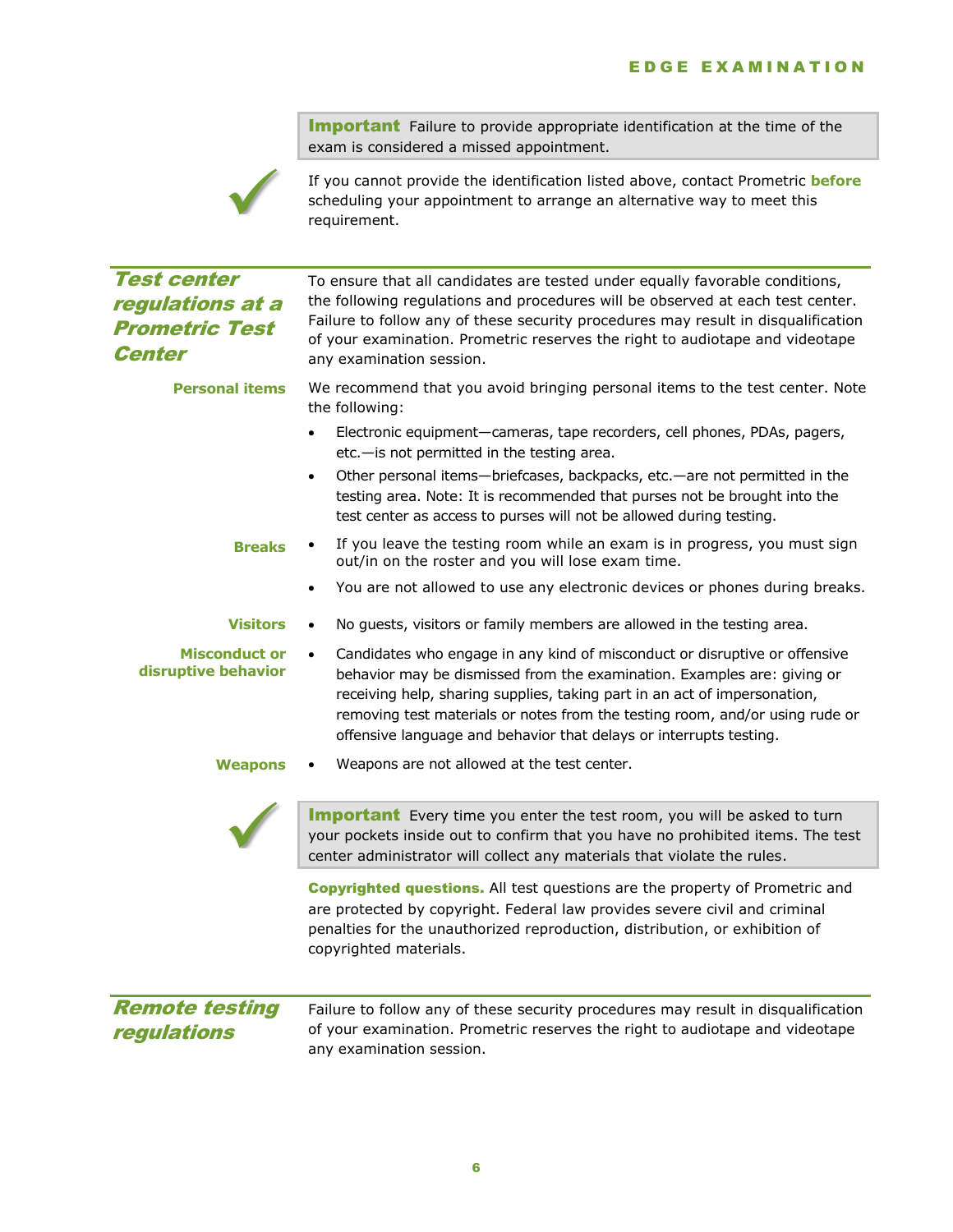| <b>Personal items</b>                       | We recommend clearing your testing area of personal items. Note the<br>following:                                                                                                                                                                                                                                                                                                                                                                                                                                                                                                         |
|---------------------------------------------|-------------------------------------------------------------------------------------------------------------------------------------------------------------------------------------------------------------------------------------------------------------------------------------------------------------------------------------------------------------------------------------------------------------------------------------------------------------------------------------------------------------------------------------------------------------------------------------------|
|                                             | Electronic equipment—cameras, tape recorders, cell phones, PDAs, pagers,<br>$\bullet$<br>etc.-is not permitted in the testing area.                                                                                                                                                                                                                                                                                                                                                                                                                                                       |
|                                             | Other personal items—briefcases, backpacks, etc.—are not permitted in the<br>$\bullet$<br>testing area.                                                                                                                                                                                                                                                                                                                                                                                                                                                                                   |
| <b>Breaks</b>                               | No breaks are permitted.                                                                                                                                                                                                                                                                                                                                                                                                                                                                                                                                                                  |
| <b>Visitors</b>                             | No guests, visitors or family members are allowed in the testing area.                                                                                                                                                                                                                                                                                                                                                                                                                                                                                                                    |
| <b>Misconduct or</b><br>disruptive behavior | Candidates who engage in any kind of misconduct or disruptive or offensive<br>behavior may be dismissed from the examination. Examples are: giving or<br>receiving help, sharing supplies, taking part in an act of impersonation,<br>removing test materials or notes from the testing room, and/or using rude or<br>offensive language and behavior that delays or interrupts testing.                                                                                                                                                                                                  |
|                                             | <b>Copyrighted questions.</b> All test questions are the property of Prometric Inc.<br>and are protected by copyright. Federal law provides severe civil and criminal<br>penalties for the unauthorized reproduction, distribution, or exhibition of<br>copyrighted materials.                                                                                                                                                                                                                                                                                                            |
| <b>Your exam</b><br>results                 | At the end of your exam, you will receive a score report via email. The report<br>indicates your overall score and grade, and how you performed by section. If<br>you do not receive an email score report within 24 hours, you may download it<br>from the Prometric Score Report Portal<br>(https://scorereports.prometric.com/) You should provide this<br>information via an email to your EDGE local or global certifier in order to<br>process your EDGE licensing agreement. The exam results without the EDGE<br>licensing agreement does not qualify you for EDGE certification. |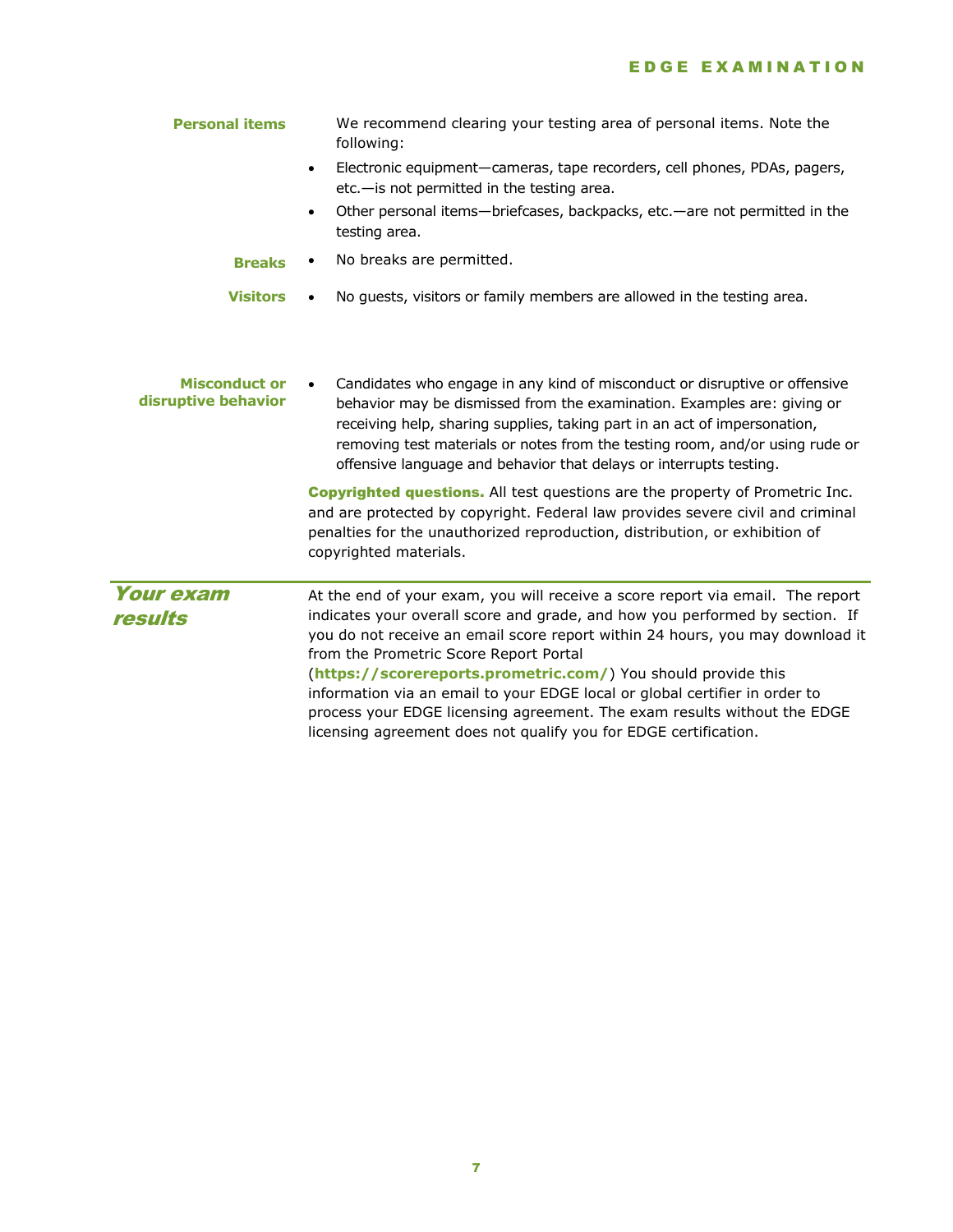#### E D G E E X A M I N A T I O N

| Prometric's goal is to provide a quality exam and a pleasant testing experience<br>for every candidate. If you are dissatisfied and believe we can correct the<br>problem, we would like to hear from you. Prometric provides an opportunity for<br>general comments at the end of your exam. Your comments will be reviewed by<br>our personnel, but you will not receive a direct response. |
|-----------------------------------------------------------------------------------------------------------------------------------------------------------------------------------------------------------------------------------------------------------------------------------------------------------------------------------------------------------------------------------------------|
| If you would like to submit an appeal concerning examination content,<br>registration, scheduling or test administration (testing site procedures,<br>equipment, personnel, etc.), please submit an appeal by visiting<br>www.prometric.com/contactus.                                                                                                                                        |
| The Appeals Committee will review your concern and send you a written<br>response within 20 business days of receipt.                                                                                                                                                                                                                                                                         |
| Following is the content outline for the EDGE exam. It lists all topics covered in<br>the exam and the percentage of questions asked about each topic. These<br>outlines are the basis of the exams and list all subjects covered by each exam.                                                                                                                                               |
| Each outline indicates the total number of questions on the exam and the<br>maximum time allowed to take the exam. It also lists all topics covered in the<br>exam and the percentage of questions asked about each topic.                                                                                                                                                                    |
| All exams are closed-book. They consist of multiple-choice questions, with all<br>questions weighted equally. Some questions may refer to a figure, drawing,<br>table or chart in the exam booklet.                                                                                                                                                                                           |
| <b>Exam reference.</b> Each outline lists references used to develop the exams.<br>Some of the exam questions will be based on field experience and knowledge<br>of basic industry practices. Therefore, this reference material may not contain<br>all the information needed to be competent in the industry or to pass the<br>examination.                                                 |
|                                                                                                                                                                                                                                                                                                                                                                                               |

#### **EDGE Test Specifications**

**75 questions – 2.5 hour time limit**

#### **1.0 General Information on Green Buildings - 15%**

## **1.1. Materials**

- 1.1.1. Embodied Energy in Materials
- 1.1.2. How building materials selection
	- impacts embodied energy in materials

#### **1.2. Energy**

- 1.2.1. Basis of energy usage in buildings
- 1.2.2 Basis of mechanical and electrical
- systems of buildings

# **1.3. Water**

- 1.3.1. Water use in buildings
- 1.3.2. Water-saving measures
- **1.4. Comfort**
	- 1.4.1. Thermal comfort
	- 1.4.2. Climate and comfort
- **1.5. The inter-relationships among green measures (some of these crossing the boundaries among energy, water and materials).**
- **1.6. The business case for green buildings**
- **2.0 EDGE Standard – Building Types, Saving Measures - 10%**
- **2.1. Definition of the EDGE standard**
- **2.2. EDGE building types and design specifications for each**
	- 2.2.1. Definitions of building types 2.2.2. Saving measures for specific building types
- **2.3. Purpose of EDGE program**
- **3.0 Local Market Conditions – Elements of the Base Case, and Base Case vs. Improved Case - 15%**
- **3.1. Baseline assumptions**
- **3.2. EDGE modeling system**
- **3.3. Climate and resources**